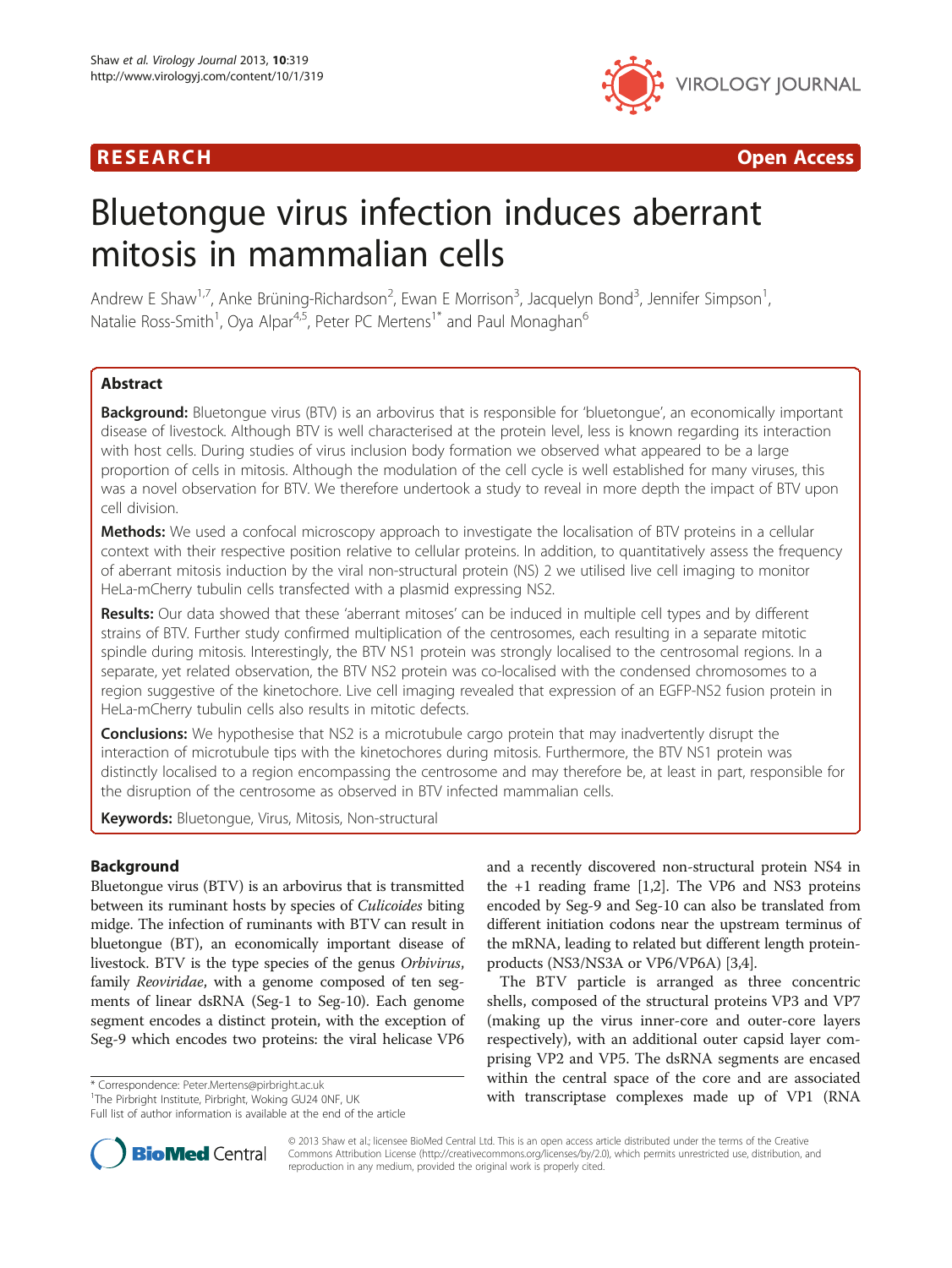dependent RNA polymerase), VP4 (capping enzyme) and VP6 (helicase). Non-structural protein 1 (NS1) is encoded by Seg-5 and is an abundantly expressed protein that has been associated with cytopathogenicity and the translation of viral mRNAs [\[5,6\]](#page-9-0). NS3/3A are glycoproteins involved in virus egress and release via interactions with both VP2 and host cell factors [\[7-11\]](#page-9-0). Recently, NS3/3A has also been implicated in abrogating the type I interferon response [[12](#page-9-0)]. NS4 has a nucleolar localisation and has been demonstrated to benefit virus replication in the presence of type I interferon [[1\]](#page-9-0).

NS2, which is encoded by Seg-8, is also highly expressed in BTV infected cells and is a major component of the viral inclusion bodies (VIBs) that are characteristic of BTV and other orbivirus infections [\[13\]](#page-9-0). VIBs, which are rich in ssRNA and all of the viral core proteins, are thought to be the major site of virus replication and assembly [[13,14\]](#page-9-0). It has also been shown that NS2 binds to ssRNA via the Nterminus, and is specific for BTV (+)RNA, possibly via RNA secondary structures characteristic for each BTV segment [[15-19\]](#page-9-0). In addition, NS2 is the only orbivirus protein that is phosphorylated, a process mediated by the cellular kinase CK2 [[20,21\]](#page-10-0).

Structural studies of NS2 indicate intermolecular interactions and suggest that it forms helical oligomers that have enhanced stability when interacting with RNA [[21-23\]](#page-10-0). The carboxy terminus of the protein appears to play a role in the assembly of oligomers and therefore the aggregation of NS2 into larger structures [\[22,23\]](#page-10-0). Phosphorylation reduces the affinity of NS2 for ssRNA and appears to increase the number of VIBs that form near the nucleus, in contrast to the diffuse NS2 staining pattern of the dephosphorylated protein [\[21\]](#page-10-0). The dynamic nature of NS2 is emphasised by its ability to hydrolyse ATP and GTP, and the importance of the role played by NS2 is highlighted by the expression of functional homologs by other members of the family Reoviridae (Rotavirus and Reovirus) [\[24,25](#page-10-0)].

Despite the fundamental importance of NS2 and VIBs in the BTV lifecycle, remarkably little is known regarding the processes of VIB formation. NS2 is expressed early during infection and appears first as dots throughout the cytoplasm before agglomerating into mature VIBs. Whilst investigating the formation of VIBs, we observed an excess of aberrant mitoses in infected cells. Using a confocal and live cell imaging approach we characterised in more detail the induction of aberrant mitoses by BTV. We observed NS1 clustering around the centrosome and a previously undescribed interaction of NS2 with the centromeres of chromosomes.

#### Results

#### Aberrant cell division during BTV infection

During initial studies of NS2 interaction with microtubules in BHK-21 cells in the context of a BTV infection,

we observed a substantial number of cell divisions that appeared abnormal. The most conspicuous feature of BTV infected cell cultures examined by confocal microscopy was the large number of rounded cells, apparently arrested in mitosis.

To further investigate these phenomena, infected and uninfected BHK-21 cells were cultured in the presence of 10% fetal bovine serum (FBS), fixed at 16 h post infection (PI), then immunolabeled for NS2 and α-tubulin (which labels microtubules forming the mitotic spindle). Uninfected cells showed a normal pattern of microtubule distribution, with mitotic cells containing a spindle and, during metaphase, a robust metaphase plate. During anaphase, the chromosomes separated normally and migrated towards the spindle poles (Figure [1A](#page-2-0)). In contrast, immunolabeling of BTV infected cells revealed a disorganised pattern of α-tubulin distribution, often with multiple spindles and condensed chromosomes that were disorganised and not attached to a mitotic spindle (Figure [1B](#page-2-0)-D). BTV NS2 protein was also detected associated with the condensed chromosomes (Figure [1B](#page-2-0)-D).

## BTV-induced aberrant mitosis is independent of both virus and cell type

BTVs can be broadly divided into topotypes according to their geographic origin, either of eastern (Asia and Australasia), or western (African and New World) origin [[26\]](#page-10-0). The arrest of mitosis caused by BTV infection was initially observed using the eastern topotype BTV-16 vaccine strain (BTV-16v). This BTV strain has been highly passaged in BHK-21 cells and may therefore have acquired particular characteristics for replication in these cells. BHK-21 cells infected with the reference strain of BTV-1 (Figure [1C](#page-2-0)) or the UK field strain of BTV-8 (UKG2008/34, Figure [1](#page-2-0)D), both of which are western topotype strains, also showed evidence of abnormal cell divisions, with multiple spindles and NS2 associated with the chromosomes in a manner reminiscent of that observed with BTV-16v. This indicates that these phenomena are not specific to BTV-16v and are not restricted by topotype, or simply the result of adaptation to cell cultures.

BHK-21 cells are highly permissive for BTV and there is evidence in the literature that the cytopathology induced by BTV varies according to cell type [\[27,28](#page-10-0)]. We therefore infected Vero and bovine pulmonary aortic endothelial (BPAEC) cells to determine whether mitosis in other cells was affected in a similar manner. Uninfected Vero and BPAEC cells showed normal mitotic processes and patterns of α-tubulin labelling (Figure [1](#page-2-0)E and G). Although some of the infected Vero and BPAEC cells showed a normal mitotic pattern of chromosomes, there were also infected cells with multiple spindle poles and aberrantly distributed chromosomes (as previously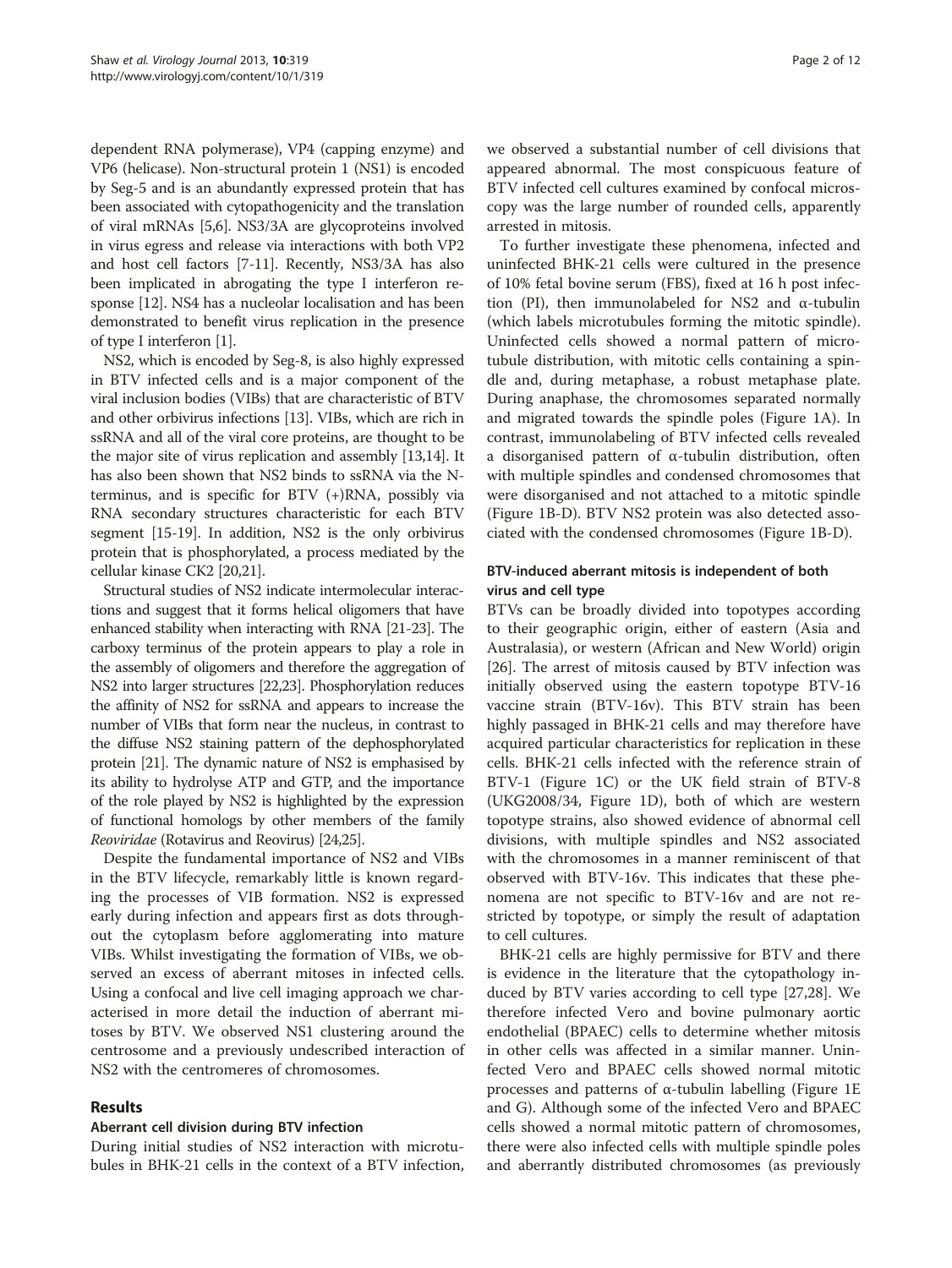<span id="page-2-0"></span>

observed in BHK-21 cells, Figure 1F). Similar results were obtained in infected BPAEC cells, with evidence of multiple spindle poles and apparently random distributions of condensed chromosomes (Figure 1H). These results demonstrate that the blockage of mitosis induced by BTV is cell line independent, although BHK-21 cells appeared to be the most susceptible. Overall, although present, the frequency of aberrant mitosis was reduced in the case of non-BHK cells and with viruses other than BTV-16v.

# Bluetongue virus disrupts the microtubule organising centre

A conspicuous feature of BTV infected cells showing aberrant mitosis was the presence of asymmetric spindles and multiple spindle poles. The microtubule organising centre (MTOC) plays an essential role in the organisation and polymerisation of the microtubule network [\[29\]](#page-10-0). During interphase, the MTOC resides in a perinuclear location and anchors an array of microtubules (Figure [2](#page-3-0)A).

We hypothesised that the MTOC might be disrupted in infected cells, leading to disorganised spindles during mitosis. First, in order to determine whether each mitotic spindle pole contained a MTOC, BHK-21 cells were infected (or mock infected) with BTV-16v and immunolabeled for α-tubulin (microtubules) and  $γ$ -tubulin (MTOC). In uninfected mitotic cells, γ-tubulin was located in the expected position at the pole of each half spindle (Figure [2B](#page-3-0)).

In contrast, although recognizable spindle structures were still present/being formed in BTV infected cells, microtubule and spindle organisation were conspicuously disrupted. Spindles also lacked the symmetry of those seen in uninfected cells and a monopolar configuration was frequently observed (Figure [2C](#page-3-0)). Furthermore, although the MTOC remained in a perinuclear location in infected cells, γ-tubulin labelling showed two adjacent dots, which often appeared 'smudged', rather than the punctuate form observed in uninfected cells (Figure [2](#page-3-0)C).

Previous TEM studies have shown that the NS1 protein clusters towards the nucleus, including around the centrosome, in BTV infected cells, (A. Hyatt and P. Monaghan, unpublished observations). To investigate if NS1 disrupted MTOCs in non-mitotic cells, BTV-16v infected BHK-21 cells were fixed and immunolabeled using antibodies to NS1 and γ-tubulin. Centrosomal γ-tubulin labelling was again disrupted in infected cells where it co-localised with NS1 labelling (Figure [2](#page-3-0)D).

These findings indicated that the centrosome was disrupted in BTV infected cells. We sought to confirm and extend this observation by examining the fate of other MTOC-associated proteins in infected cells. During the S-phase of each cell cycle the centrosome is duplicated to provide MTOCs for both daughter cells. Centrin plays a fundamental role in the biogenesis of centrosomes and can therefore be considered as a measure of centrosome health [[30](#page-10-0)]. In uninfected cells, immunolabeling showed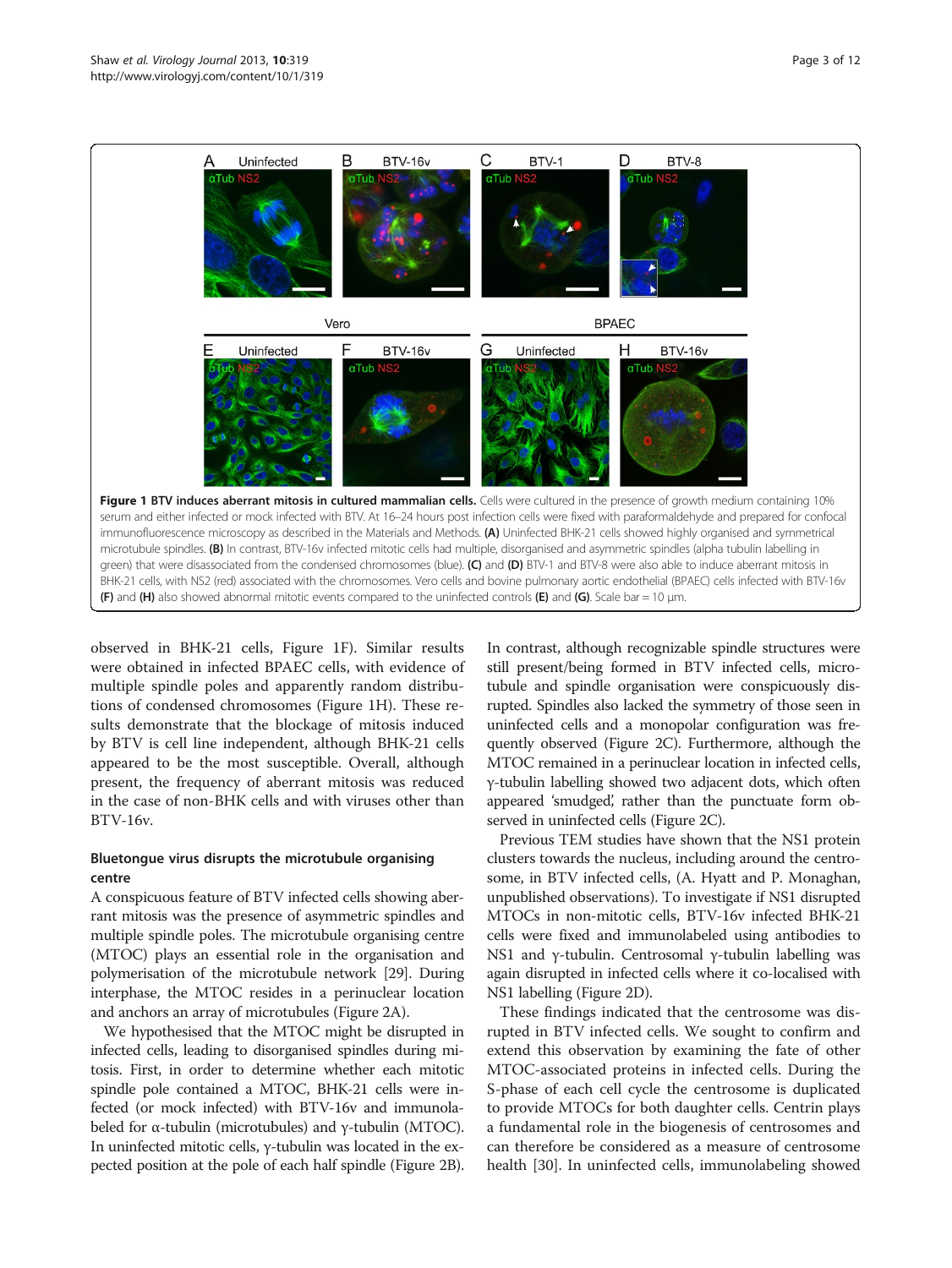<span id="page-3-0"></span>

that centrin was present as a punctate dot adjacent to the nucleus, a typical location for the centrosome (Figure 2E). However, in infected cells centrin was either absent or dispersed (Figure 2F). The most intense accumulations of NS1 appeared to co-localise with the disrupted centrin, although aggregates of NS1 were also observed elsewhere within the cell (Figure 2F). We next investigated the effect of BTV infection on a panel of proteins associated with the centrosome or MT anchoring, including FOP, EB1 and p150glued. FOP is a centrosomal protein that is preferentially located towards the distal end of the mother centriole. Along with EB1 and p150glued, FOP helps anchor microtubules to the centrosome [\[31](#page-10-0)]. In uninfected interphase cells, FOP labelling was observed adjacent to the

nucleus (Figure 2G). In contrast to the γ-tubulin and centrin labelling, FOP labelling remained punctate in infected cells (Figure 2H). In the majority of infected interphase cells, FOP labelling was observed as two dots adjacent to the nucleus (Figure 2H). Although in mitotic cells the number of FOP dots did not appear to alter, FOP remained localised to the spindle poles in a similar manner to the uninfected cells. Interestingly, aggregations of NS1 also colocalised with FOP (Figure 2H).

In addition to its role at the centrosome,  $p150<sup>glued</sup>$  is also an integral component of the dynactin complex and is involved in directly binding to the intermediate chains of dynein [[32](#page-10-0)]. Dynein performs critical roles in intracellular transport and in spindle organisation and function [[33](#page-10-0)].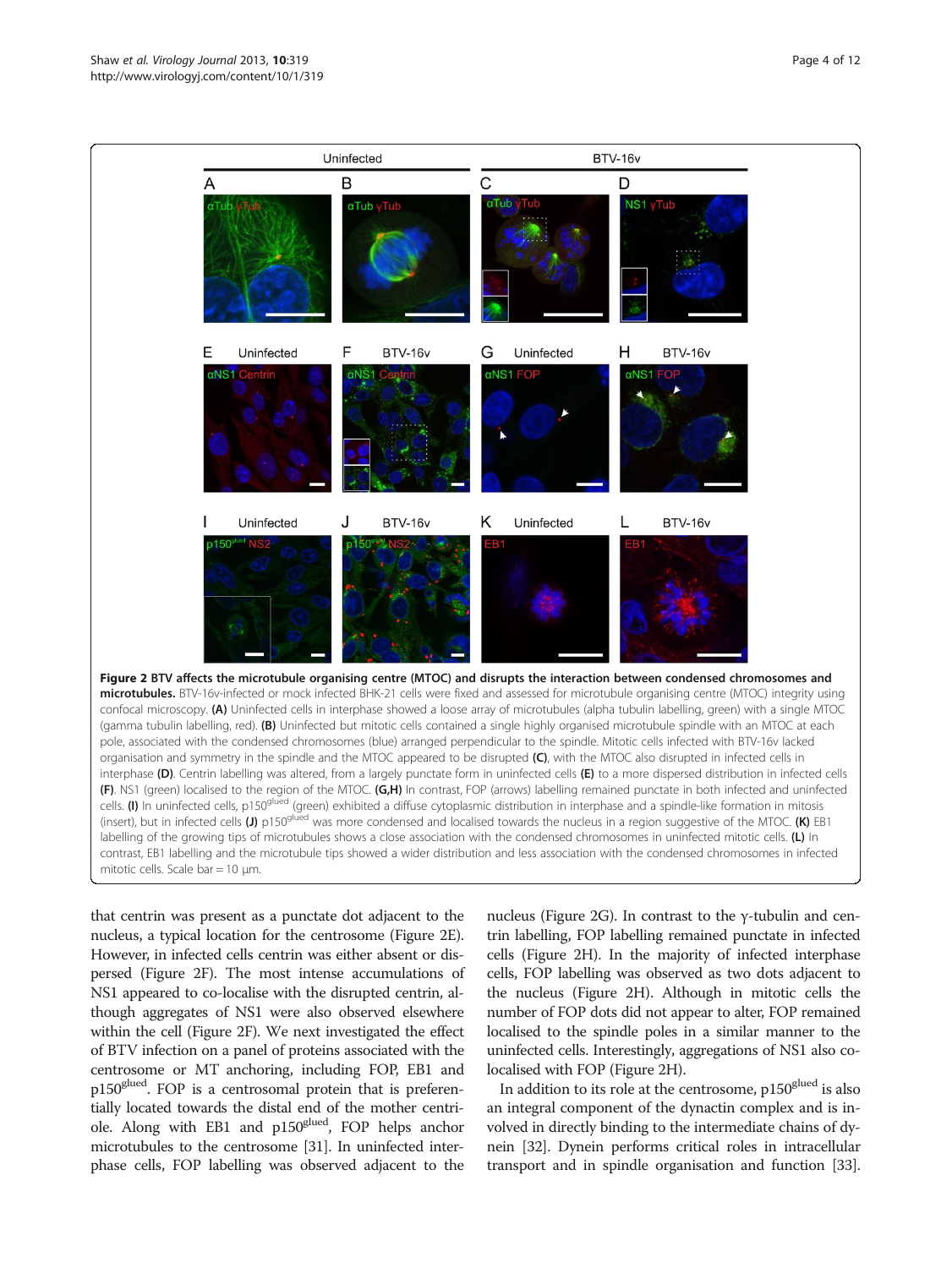In uninfected cells immunolabeled for p150<sup>glued</sup> and NS2, p150<sup>glued</sup> was distributed throughout the cytoplasm (Figure [2](#page-3-0)I). In contrast, in BTV infected cells, p150<sup>glued</sup> was dramatically redistributed into granular masses to one side of the nucleus, which previous data indicate may encompass the region of the centrosome (Figure [2J](#page-3-0)).

# Condensed chromosomes fail to attach to polymerising microtubules in infected cells

The immunolabeling patterns of microtubules and the MTOC/centrosome implied inherent defects in the formation and/or organisation of the mitotic spindle in infected cells. The EB1 protein family is a highly conserved group of microtubule associated proteins which specifically localise to the growing distal tip of microtubules [[34](#page-10-0)]. EB1 microtubule end labelling can therefore be used to assess the dynamic polymerisation of the microtubules themselves.

The polymerisation of microtubules was assessed in BHK-21 cells showing aberrant mitosis at 24 hours post infection with BTV-16v using confocal microscopy. In terms of presence, there appeared to be no clear differences in the labelling of EB1 in infected and uninfected cells (Figure [2K](#page-3-0)-L). In uninfected mitotic cells, EB1 labelling appeared to be more focused and was localised to spindle poles and the growing tips of the mitotic spindle microtubules, and was usually restricted to a region within and closely associated with the condensed DNA forming the normal prometaphase rosette (Figure [2](#page-3-0)K). In BTV-16v infected cultures, cells showing aberrant mitosis with an abnormal distribution of condensed chromosomes also showed intense EB1 labelling at microtubule tips, indicating that microtubules were still capable of polymerising (Figure [2](#page-3-0)L). However, EB1 labelling of microtubule tips, was less concentrated in the vicinity of the condensed chromosomes, (Figure [2L](#page-3-0)). In infected cells the distribution of labelled-tips suggested that the microtubule ends were growing past the more loosely organised condensed chromosomes. This was reminiscent of results seen when the function of proteins that promote microtubule capture at kinetochores are disrupted, such as CLASP proteins [[35](#page-10-0)], suggesting that microtubule-chromosome interaction via the kinetochore had been lost in BTV infected cells.

#### NS2 alone can interact with microtubules

NS2 can be detected early after infection and aggregates that resemble VIBs can be observed as early as four hours post infection [[13,14\]](#page-9-0). Although it is possible to immunolabel for BTV NS2 and observe interactions with microtubules in infected cells, labelling NS2 in the context of an infection does not rule out the possibility that the association of NS2 with microtubules is indirect and mediated by another BTV protein. To investigate whether the observed association with microtubules is an intrinsic feature of NS2, we expressed the protein from a plasmid vector in transiently transfected cells. When BHK-21 cells were transiently transfected with pNS2-V5 and immunolabeled with a monoclonal antibody to the V5 epitope, small dots of NS2 were observed in close association with microtubules in interphase cells (Figure [3A](#page-5-0)).

#### BTV NS2 localises to chromosomes in infected cells

One of the consistent observations made by confocal microscopy and immunolabeling of aberrant mitotic cells is the association of NS2 with the condensed chromosomes.

The attachment of chromosomes to the mitotic spindle via kinetochore-mediated capture of microtubule tips is a fundamental part of the cell division mechanism. The consistent association of NS2/VIBs with condensed chromosomes, combined with the importance of microtubules in cell division, prompted us to perform 3D stacks of NS2 immunolabeled images of infected cells undergoing aberrant mitosis. The resulting images showed NS2 was regularly observed at two symmetrical locations on the chromosomes that strongly suggest interactions with the kinetochores (Figure [3](#page-5-0)B). Combined with the data indicating an interaction between NS2 and the microtubules, these data together suggest that NS2 is either a 'cargomolecule' for a microtubule motor protein and/or a direct interaction exists between NS2 and a cellular kinetochore protein.

The plasmid pNS2-V5 was transfected into uninfected BHK-21 cells and the fixed cells were immunolabeled for the V5 epitope. In each case where a cell was both transfected and in the process of cell division, the cell contained evidence of aberrant mitosis (Figure [3](#page-5-0)C-D). Multiple spindle poles were seen in these cells, as was chromosomal misalignment in metaphase cells (Figure [3](#page-5-0)C-D). NS2 labelling appeared evenly distributed throughout these dividing cells, with little if any evidence of VIB-like structures interacting with condensed chromosomes (Figure [3](#page-5-0)C-D). These data confirm that NS2 alone has the ability to reproduce major aspects of the aberrant mitotic phenotype observed in cells infected with BTV.

#### BTV NS2 disrupts cell division in live cell imaging

Cell division is a dynamic process and is therefore not entirely captured using fixed cell cultures. We therefore used live-cell fluorescence microscopy to further investigate BTV-induced perturbation of cell division. Plasmids expressing either EGFP-NS2 or EGFP alone were transiently transfected into HeLa-mCherry tubulin cells and observed using live cell imaging. Cells transfected with either plasmid spent a longer period of time in mitosis than untransfected cells (mock transfected cells 37. 6 ±1.8 min.; pEGFP 87.3 ±9.8 min.; pEGFP-NS2 131.7 ±23.5 min., Figure [4A](#page-5-0)). However, expression of EGFP-NS2 caused cells to spend a significantly longer period in mitosis relative to those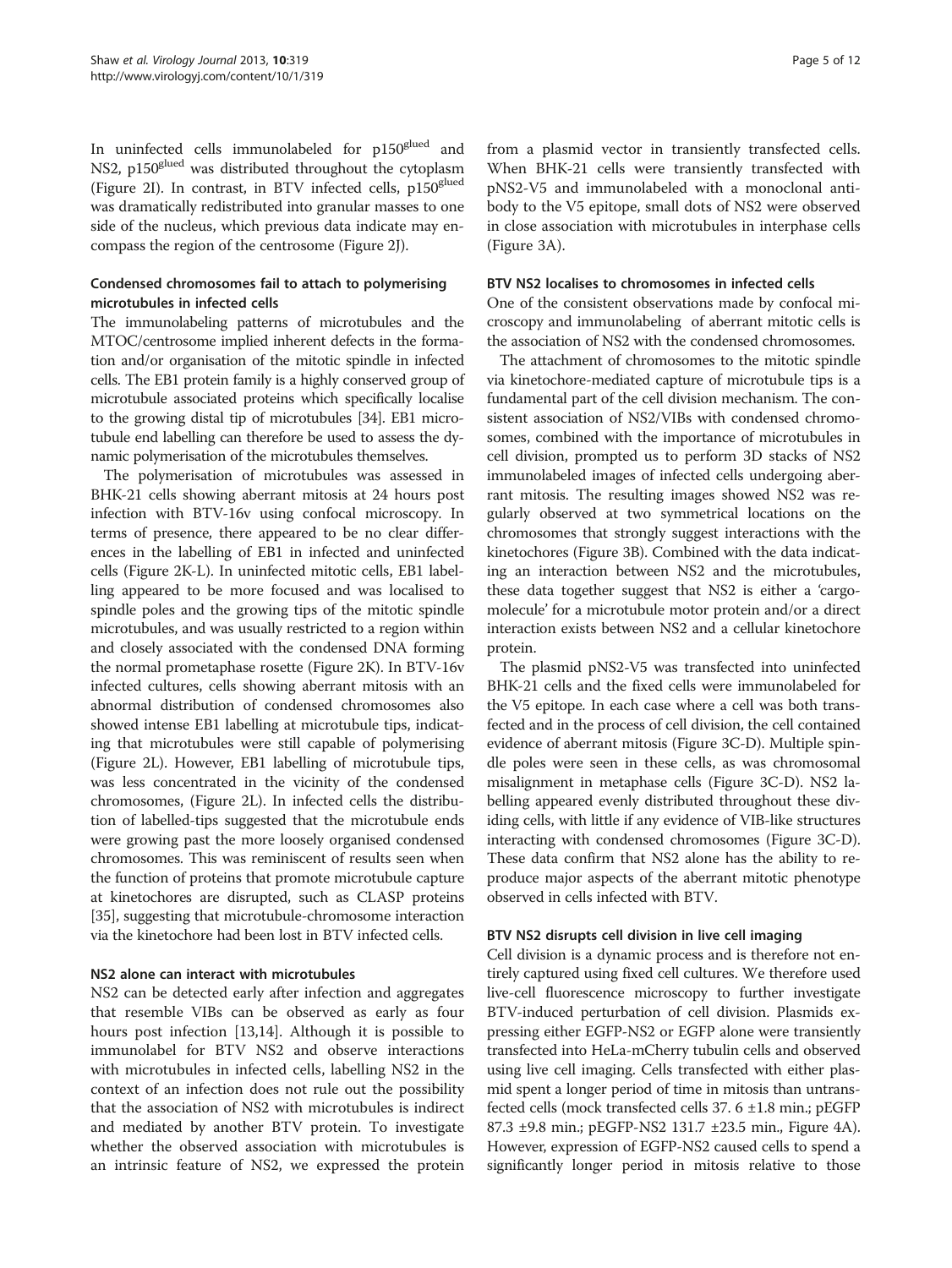<span id="page-5-0"></span>

expressing EGFP (Figure 4A, t-test,  $p = 0.038$ ). Furthermore, significantly fewer cells expressing EGFP-NS2 completed mitosis relative to those expressing EGFP (Figure 4B, Chi-Square Test, p < 0.0001). Binucleation was also observed significantly more often in pEGFP-NS2 transfected cells than in those transfected with pEGFP, or in untransfected cells (Figure 4C, Chi-Square Test, p < 0.0001). In summary, expression of EGFP-NS2 resulted in increased rates of mitotic arrest, an extended period of time spent in mitosis, and increased the proportion of cell divisions that resulted in a binucleated cell.

#### Discussion

During infection of mammalian cells, Bluetongue virus NS2 is translated and distributed at multiple points throughout the cytoplasm, before aggregating to form larger VIBs. The likelihood of such structures forming merely by diffusion is low and a mechanism must therefore exist to gather together the VIB components, of which NS2 is a primary constituent. Microtubules are critical for the shuttling of 'cargo' around the cell, including retrograde transport of cargo towards the nucleus [[36](#page-10-0)], and previous work has revealed interactions between BTV and the cytoskeleton [[37,38\]](#page-10-0). However, these initial experiments used extracted cytoskeletons and scanning electron microscopy. Transient-expression studies of NS2-V5 showed that it is able to associate with microtubules in the absence of the other BTV proteins. However, blocking of the C terminus with a V5 epitope tag precluded assembly into the larger aggregates characteristic of authentic VIBs, implying that the C terminus must be exposed to allow correct VIB formation. Previous structural studies suggesting a helical oligomeric structure for NS2 aggregates in which the C terminus is involved in the intermolecular interactions may help explain the necessity for the C terminus exposure, as well as the lack of

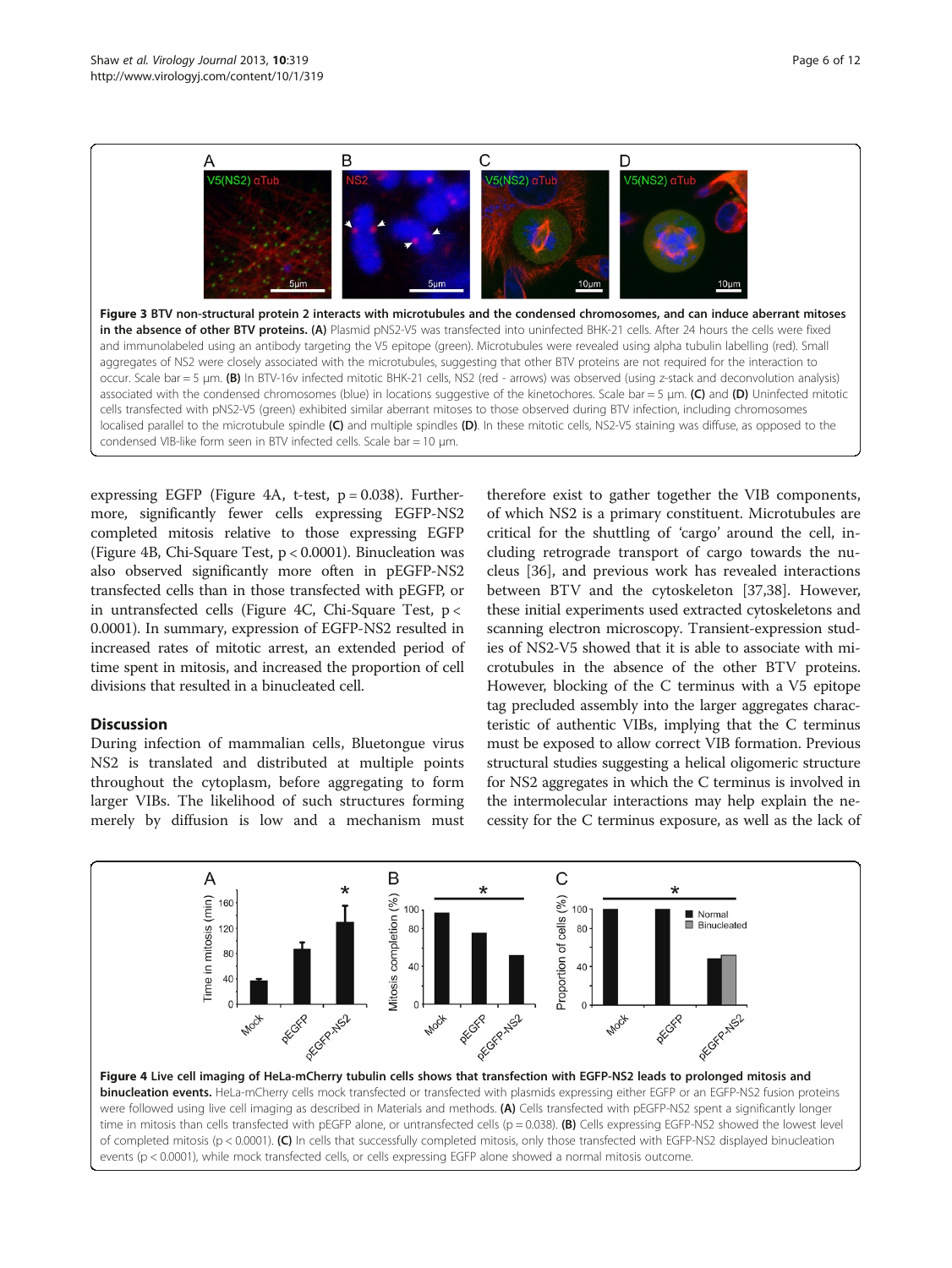aggregated VIB-like structures observed in cells transfected with pNS2-V5 [\[23\]](#page-10-0).

Confocal microscopy, combined with data from NS2 expression studies in uninfected cells, provides evidence that NS2 can induce cell cycle arrest. In non-mitotic infected cells the NS2 appears to be associated with microtubules, consistent with interactions with a microtubule associated protein. However, the distribution of NS2 labelling in mitotic cells was diffuse, as opposed to VIB-like. This may relate to the phosphorylation status of NS2 protein, as only phosphorylated NS2 has been shown to aggregate to form VIB-like structures [[21](#page-10-0)]. VIBs were observed in BTV infected cells undergoing mitosis, reflecting the more complex nature of authentic VIBs containing many other protein and RNA components, in addition to NS2.

Although infection of BHK-21 cells with the BTV-16 vaccine strain appeared to result in the greatest number of cells to undergo mitotic arrest, this effect was not strain-specific, as it was also observed with the BTV-1 reference and UK BTV-8 field strains. BHK-21 cells are highly permissive to BTV and may be inherently more sensitive to interference in the mechanism of mitosis [[39\]](#page-10-0). However, this effect was also observed in Vero and BPAEC cells suggesting that it may be a more generalised feature of BTV infection/replication. It is also of note that different strains of BTV replicate at differing rates in different cell lines, for example BTV-8 (not cell culture adapted) replicates slower when compared to BTV-1 in BHK-21 cells [\[1\]](#page-9-0) and thus the phenomena observed so dramatically during BTV-16v (cell culture adapted) infections may occur at a later time point. Further studies are needed to investigate the impact of BTV proteins/replication on the division of insect cells and more biologically relevant primary cell lines. However, the library of antibodies available for specific proteins with which to investigate this phenomenon is greatly reduced for ruminant and insect species.

The induction of cell arrest during mitosis by BTV is clearly different to the G2/S phase block induced by Reovirus [\[40](#page-10-0)]. However, the data described here for BTV relate well to a study by Hu et al. [[41\]](#page-10-0) using cancer cell lines. The authors found that BTV-10 was cytotoxic in cancer cells and induced a sub-G1 cell cycle arrest [[41\]](#page-10-0).

Infection with Bluetongue virus or expression of BTV specific proteins was shown to grossly affect two closely interrelated aspects of the mitotic process in infected cells. Firstly, it disrupts the formation of mitotic spindles, and secondly it appears to block or disrupt the interaction between the microtubules and chromosomes.

There are few reports of cell cycle modulation caused by members of the family Reoviridae. The T3D and T3A strains of orthoreovirus both inhibit cell proliferation by inducing a G2/M phase block via the viral attachment protein signals [\[40](#page-10-0)]. However, there are many examples

of other viruses altering the cell cycle at different stages, favouring their replication. Examples of viruses that modulate the cell cycle include human parvovirus B19, a small DNA virus which induces cell cycle arrest at the G2/M phase by inhibiting the nuclear import of cyclin B1 [\[42](#page-10-0)]. Human cytomegalovirus (CMV) blocks cells entering S phase from G1, thus biasing the cellular environment towards viral replication [\[43\]](#page-10-0), whereas Varicella Zoster Virus (VZV) ORF 12 has been found to regulate the cell cycle via the PI3K/Akt pathway [\[44\]](#page-10-0). Among the RNA viruses, hepatitis C virus arrests cell cycle progression at the G2/M boundary, resulting in caspase activation [\[45,46](#page-10-0)], and Influenza A virus NS1 protein induces a G0/G1 block by restricting the expression and activity of RhoA [\[47,48](#page-10-0)]. There are also reports of insect viruses causing cell cycle arrest, including Autographa californica nucleopolyhedrovirus (AcMNPV) (a large DNA virus of the family Baculo $viridae$ ) which arrests Sf9 insect cells in the G2/M phase [[49](#page-10-0)]. Similarly, Helicoverpa armigera single-nucelocapsid nucleopolyhedrovirus (HaSNPV), causes a G2/M phase arrest in Hz-AM1 cells due to an accumulation of cyclin B1, in a manner reminiscent of parvoviruses [[50](#page-10-0)].

Cell cycle arrest can be beneficial to the virus, contributing to shut-off of host cell DNA and RNA synthesis, and consequently the synthesis of host proteins, as well as causing rounding up of the cell, a cytopathic-effect frequently observed in BTV infected cells. These effects may also contribute directly to the disease pathology observed in infected animals. However, the molecular mechanisms by which most viruses modulate the cell cycle remain unclear.

In this study we found the centrosome to be disrupted in BTV-infected cells that are not undergoing mitosis. The fact that aberrant mitotic cells were observed suggests that the observed disruption may not prevent all cells from entering mitosis. However, this disruption of the centrosome in interphase cells may suggest that other stages of the cell cycle are also affected. The co-localisation of NS1 with the centrosome and the surrounding region within the cell, suggests that it could be partially responsible for the disruption of the centrosome and induction of cell cycle defects. It is possible that the components of the centriole are simply split apart, resulting in the presence of supernumary procentrioles, each in association with NS1, subsequently leading to multiple MTOCs and spindles. Further studies, including FACS analysis of synchronised cells and the expression of NS1 in isolation, are required to investigate this possibility.

The utilisation of microtubules represents an obvious approach to the challenge of shuttling viral components and/or virions throughout the cell, whether towards sites of replication, such as VIBs, or to the cell surface in preparation for release, and the host cell cytoskeleton has been shown to be fundamental at various stages in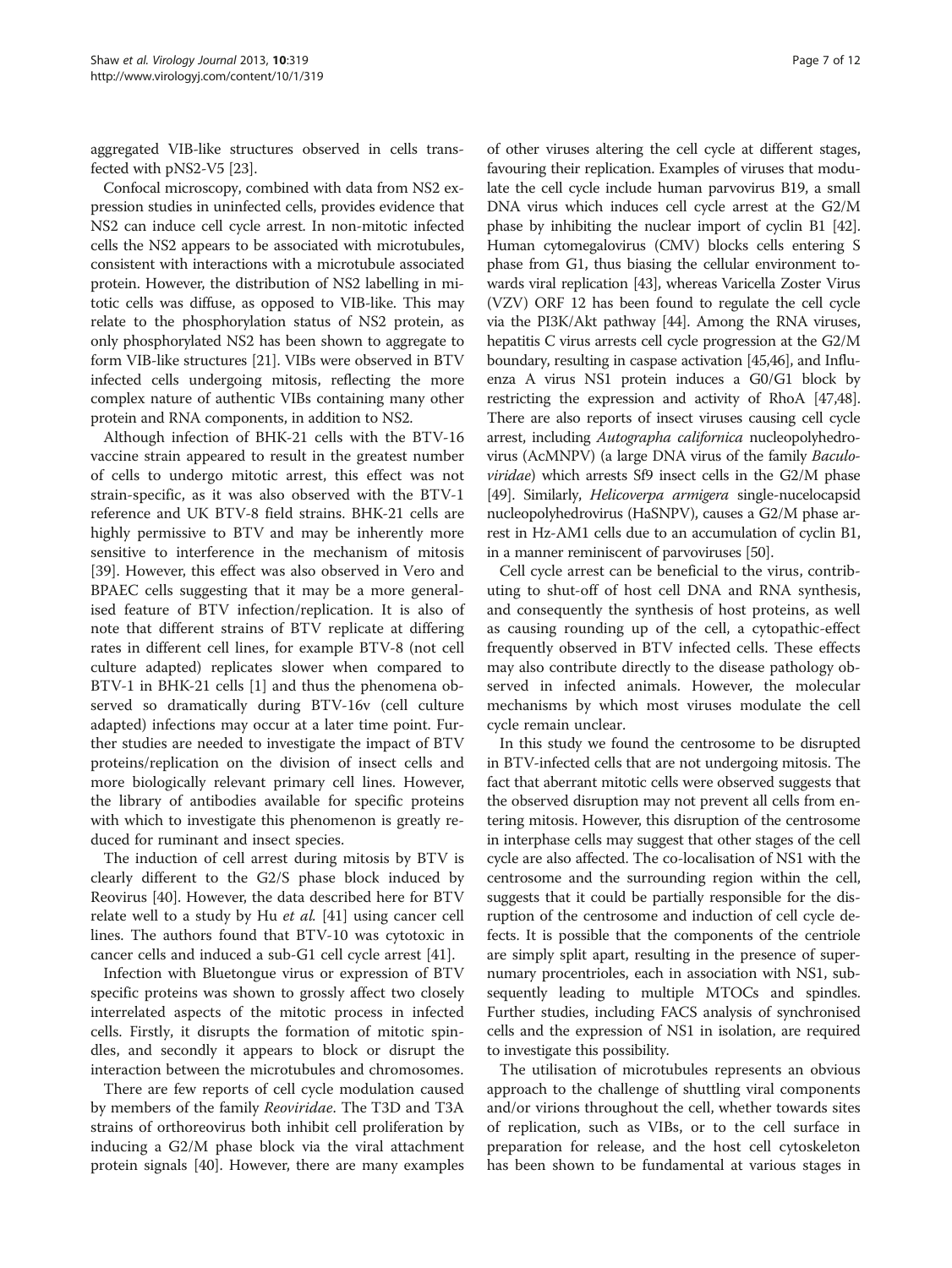<span id="page-7-0"></span>the lifecycle of numerous RNA and DNA viruses [[51-57](#page-10-0)]. Our observations of NS2 associated with αtubulin supports the hypothesis that movement along microtubules represents a potential mechanism by which NS2 could move towards the nucleus and aggregate into larger VIBs. In turn, disruptions as a result of this association may also contribute to the abnormal mitosis observed during BTV infection.

The kinetochore is a complex structure which mediates interactions between the chromosomes and microtubules [[58\]](#page-10-0). Our data indicate that BTV infection does not inhibit microtubule growth, but does disrupt microtubule-chromosome interactions, resulting in a failure of the chromosomes to dock correctly via the kinetochore onto the polymerising microtubules of the mitotic spindle. NS2 appears to co-localise with the kinetochores, and this may block kinetochore attachment to the microtubule ends, contributing to the abnormal chromosomal distributions (as observed). If microtubules fail to bind to the kinetochore, the spindle checkpoint, which requires every kinetochore to be attached in a bipolar manner with equal force towards each spindle pole, would clearly fail [[59,60\]](#page-10-0).

These data, combined with evidence of increased apoptosis, suggest that aberrant mitosis in BTV infected cells may represent an example of 'mitotic catastrophe' [[61\]](#page-10-0). However, it is also possible that, at least for a proportion of the arrested cells, mitotic slippage occurs, allowing the spindle checkpoint to be bypassed [\[62\]](#page-10-0), as evidenced here by the failure of cytokinesis and the subsequent observation of binucleated cells.

A combination of mitotic slippage and multipolar spindles is consistent with our data indicating that cell division is prolonged in the presence of BTV NS2 and the observed centrosome disruption. It is conceivable that binucleation may result in aneuploidy whereby the cellular complement of chromosomes is altered from the norm. Aneuploidy can result in multiple outcomes, in particular cancer [[29\]](#page-10-0).

The identity of the protein that NS2 might bind to when blocking the kinetochore is unclear and represents a future direction for study, although the dynein/dynactin complex represents a possible candidate. Dynein forms a key interaction with the kinetochore [[63\]](#page-10-0) and several viruses including pseudorabies virus, poliovirus, hantaan virus, herpes simplex virus type 1 and hepatitis E virus, have all been shown to utilise dynein to interact with the cellular transport machinery [[64-69](#page-10-0)]. The human papillomavirus protein E7, has been implicated in induction of aberrant mitotic events by interacting with the nuclear mitotic apparatus protein 1, resulting in delocalisation of dynein [\[70](#page-11-0)]. The tobacco mosaic virus 'movement-protein' has also been shown to reorganise microtubules and disrupt the centrosome, although its impact upon mitosis was not investigated [[71](#page-11-0)]. Alternative proteins that might bind to NS2 to block the kinetochore include kinesins and microtubule end binding proteins [\[34](#page-10-0)[,72\]](#page-11-0).

In addition to the identification of a binding partner for NS2, the exact mechanisms by which the aberrant mitoses arise have yet to be deduced. The cell cycle is carefully regulated by a multitude of proteins, for example members of the cyclin family and p53. Further work investigating the points at which disregulation occurs to result in aberrant mitoses will be illuminating both in the field of BTV and, potentially, to the topic of mitosis in general.

# Conclusions

The importance of mitotic arrest during the BTV replication cycle is uncertain, particularly in light of the fact that our observation has not previously been reported. BTV replicates efficiently in the absence of cell division, and endothelial cells, which represent one of the targets for BTV infection in the ruminant host, divide slowly. The arrest of mitosis that is described here could represent a consequence of the virus utilising a microtubule interacting protein that is critical for mammalian cell division, to enhance its replication efficiency. It nevertheless remains an interesting observation and, based upon our initial observations in BHK-21 cells, the involvement of BTV with mitotic processes can be investigated more extensively in other biologically relevant cells. In addition, it has previously been suggested that cells could be specifically targeted using BTV as part of cancer therapy [\[73](#page-11-0)]. Studies with BTV may also provide a further understanding of mitotic processes and, more specifically, the cellular response when this process is perturbed or disrupted.

# Materials and methods

#### Cell culture

Cells were obtained from the European Collection of Cell Cultures (ECACC). Baby hamster kidney-21 (BHK-21) cells were maintained in Glasgow's modified Eagle's medium (GMEM, Invitrogen) containing 2 mM Lglutamine and supplemented with 10% v/v fetal bovine serum (FBS), 5% v/v tryptose phosphate broth (TPB), 100 U penicillin ml<sup>-1</sup> and 100 μg streptomycin ml<sup>-1</sup> (p/s, Sigma-Aldrich). Vero (African green monkey kidney) cells were maintained in Dulbecco's modified Eagle's medium (DMEM) containing HEPES and supplemented with 10% v/v FBS, 2 mM L-glutamine, 2.5 μg Amphotericin B  $ml<sup>-1</sup>$  and p/s. Bovine pulmonary artery endothelial (BPAEC) cells were maintained in DMEM containing HEPES and supplemented with 15% v/v FBS, 2 mM L-glutamine and p/s. For confocal microscopy,  $1 \times 10^4$  cells were plated in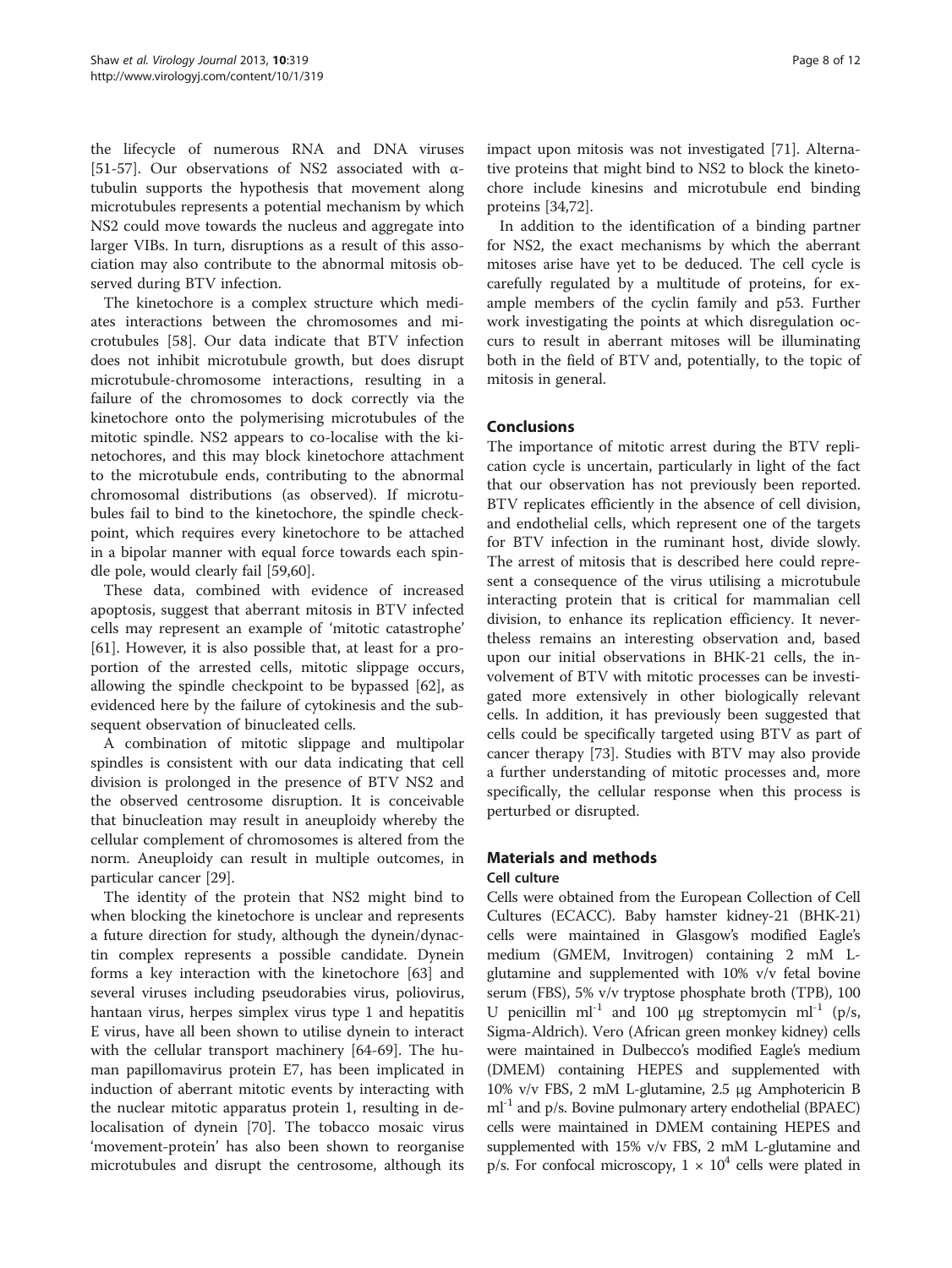24 well plates containing 13 mm diameter glass coverslips (Agar) 24 hours prior to infection or transfection.

The mCherry α-tubulin expression vector was a kind gift from Vic Small (Institute of Molecular Biotechnology GmbH, Vienna, Austria). This vector was transfected into HeLA cells and individual clones selected. Expression of mCherry  $\alpha$ -tubulin was stably maintained with 750  $\mu$ g/ml<sup>-1</sup> Genetecin G418 in a culture media consisting of DMEM containing Glutamax, 10% v/v FBS and p/s.

All cells were maintained at  $37^{\circ}$ C in 5% CO<sub>2</sub>.

#### Viruses

The majority of experiments in these studies were performed using the South African BTV-16 vaccine strain (BTV-16v: Orbivirus Reference Collection (ORC) number: [RSAvvvv/16](http://www.reoviridae.org/dsRNA_virus_proteins/ReoID/btv-16.htm#RSAvvvv/16)) which, despite an extensive in vitro passage history, has failed to become attenuated in sheep [\[74\]](#page-11-0). The South African BTV-1 reference strain [\(RSArrrr/01](http://www.reoviridae.org/dsRNA_virus_proteins/ReoID/btv-1.htm#RSArrrr/01)) and a BTV-8 field strain from the 2007 BTV outbreak in the United Kingdom (UKG2008/34) were also used. Details of all of the viruses are available from ORC, The Pirbright Institute [\(http://www.reoviridae.org/dsRNA\\_virus\\_proteins/](http://www.reoviridae.org/dsRNA_virus_proteins/ReoID/BTV-isolates.htm) [ReoID/BTV-isolates.htm](http://www.reoviridae.org/dsRNA_virus_proteins/ReoID/BTV-isolates.htm)). Virus stocks were grown in BHK-21 cells by infecting monolayers at a low multiplicity of infection (MOI,  $\sim$  0.001) and incubating the infections until cytopathic effect (CPE) was advanced (approximately 24–48 hours post infection). The cell culture supernatant fraction was clarified by centrifugation and stored at 4°C. Viruses were titrated using standard plaque assay methods in BHK-21 cells. Virus infections for downstream analysis were performed at high MOI (~10 pfu/cell) in order to obtain a uniform population of cells at an identical point in the BTV replication cycle.

#### Cloning

The BTV Seg-8 open reading frame (ORF) was amplified and cloned into plasmid expression vectors to allow the expression of NS2 in isolation in mammalian cells. Briefly, RNA was first extracted from the cellular fraction of BTV infected BHK-21 cells using TRIzol (Invitrogen) and reverse transcribed using Moloney murine leukaemia virus reverse transcriptase (Invitrogen) according to the manufacturer's instructions. The NS2 open reading frame of BTV-16v was amplified using KOD Hotstart DNA polymerase (Novagen, Merck) and cloned into pcDNA3.1 V5/HIS-TOPO (Invitrogen), resulting in pNS2-V5. The coding sequence of BTV-1 NS2 was amplified using primers containing BsrG1 and NotI restriction sites. The purified PCR products were digested with BsrG1 and NotI and cloned into pEFGP-N1 (Clontech) digested using these enzymes, resulting in pEGFP-NS2. When transfected into mammalian cells, the pNS2-V5 plasmid expresses NS2 with C-terminal V5 and HIS epitopes, whereas pEGFP-NS2 expresses NS2 with enhanced green fluorescent protein (EGFP) fused to the amino terminus.

#### Transfection of plasmids into mammalian cells

Plasmid transfections for confocal analysis were performed using FuGene HD (Promega) according to the manufacturer's instructions. Transfection complexes were generated by diluting 2 μg of plasmid DNA in 100 μl of OptiMEM serum free media (Gibco). 5 μl of FuGene HD was added to the diluted DNA, vortexed briefly to mix, and incubated for 15 min at room temperature. Cell transfections were performed in 24 well plates using 25 μl of the complexes added dropwise to 0.5 ml of media in the well. The plate was rocked to distribute the complexes before incubation at 37°C in  $5\%$  CO<sub>2</sub>. The complexes were not removed until fixation of the cells at 24 hours post-transfection.

HeLa-mCherry tubulin cells were grown in 35 mm glass bottomed dishes (Ibidi Hi-Q4) to reach 40 - 50% confluency by the day of transfection and then transiently transfected with pEGFP-N1 or pEGFP-NS2 using GeneJuice® (Novagen). 100 μl of serum free medium was mixed with 3 μl GeneJuice® reagent by vortexing. After 5 min incubation at room temperature, 1 μg of plasmid DNA was added to the GeneJuice®/medium mixture, gently mixed and incubated for a further 20 min at room temperature. The medium on the HeLa-mCherry tubulin cells was replaced and the transfection complex added dropwise. The cells were incubated for 24 h and examined for EGFP-fluorescence to determine transfection efficiency, before live cell imaging.

#### Cell fixation for confocal microscopy

Cells on coverslips were fixed by transferring the coverslips into a new 24 well plate containing room temperature 4% (w/v) paraformaldehyde in phosphate buffered saline (PBS), or ice cold 100% methanol depending upon the antibody to be used in downstream labelling. The cells were allowed to fix for 40 min at room temperature (paraformaldehyde) or 5 minutes at −20°C (methanol) before washing with PBS.

#### Antibody labelling and coverslip mounting

All incubations were performed at room temperature. Cells were permeabilised for 15 min in 0.1% v/v Triton X-100 in PBS, washed once in PBS, and incubated for 0.5 h in blocking buffer (PBS containing 0.5% w/v bovine serum albumin (BSA)). The coverslips were incubated with primary antibodies in blocking buffer for 1 h, washed three times in PBS, and incubated for 1 h with species-specific goat secondary antibodies conjugated to Alexa Fluor-568 or Alexa Fluor-488 (Molecular Probes, Invitrogen Paisley, United Kingdom) diluted 1:200 in blocking buffer. Isotype-specific Alexa Fluor conjugated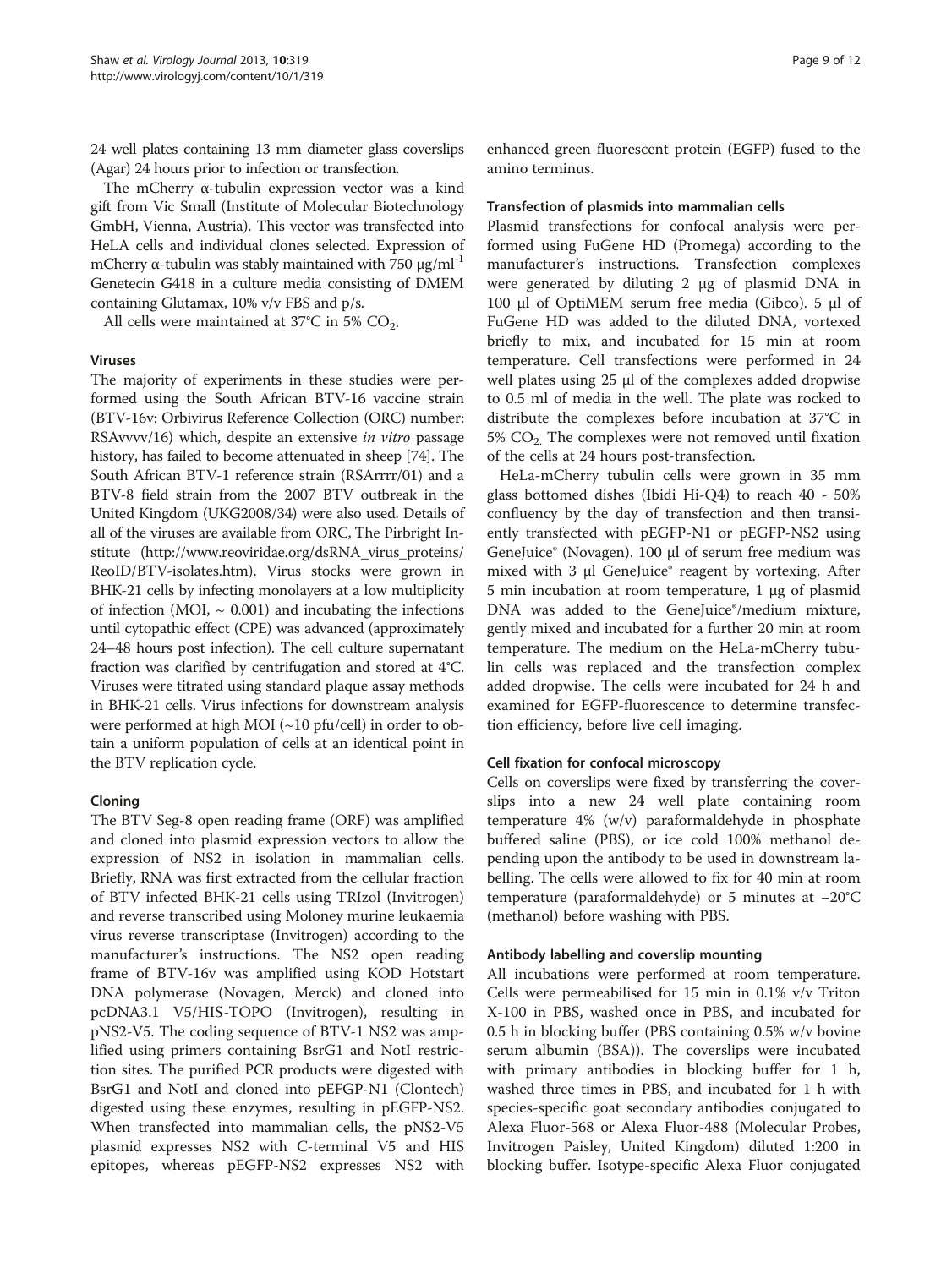<span id="page-9-0"></span>secondary antibodies were used in combination with primary mouse monoclonal antibodies. After incubation with the antibodies, the coverslips were washed three times in PBS, incubated for 10 min in  $1 \times 4'6'$ -diamidino-2-phenylindole (DAPI), rinsed in deionised water and mounted onto glass slides using VECTASHIELD®. The coverslips were then sealed onto the slide using clear nail varnish and stored in the dark at 4°C until examination by confocal microscopy. All antibodies had been previously characterised and found to be suitable for use in confocal microscopy. Orab 1 is a polyclonal antibody generated in rabbits following inoculation with in vitro expressed and purified BTV-1 NS2. 'No primary antibody' controls were performed on with/without treatment samples, to confirm the specificity of the antibody. All experiments involving infections included uninfected controls. Experiments incorporating plasmid transfections, also included 'reagent only' (no plasmid DNA) and 'empty vector' controls.

Confocal microscopy of fixed and immunolabeled coverslips was carried out using a Leica SP2 laser scanning confocal microscope. Captured images were adjusted in Adobe Photoshop CS2 version 9.0.

#### Live cell imaging

Live cell imaging was performed using a Nikon BioStation IM CELL-S1 microscopy system (Nikon UK Ltd, Surrey, UK). On the day of imaging the medium was removed from the cells and replaced with  $CO<sub>2</sub>$ -independent medium (Invitrogen) supplemented with 10% FBS and 4 mM glutamine. The imaging dish was placed in the BioStation and multiple fields of views were selected for time-lapse imaging during system equilibration. Set up and data processing were carried out according to Morrison et al. [\[75](#page-11-0)]. Three individual images (phase contrast, EGFP and mCherry) were captured once every 3 min for a period of 24 h for all selected fields of view. For each condition, (untransfected, pEGFP only plasmid, or pEGFP-NS2) at least 50 mitotic cells were identified in the selected fields and movies were examined using QuickTime Player. Mitosis was defined by the onset of nuclear envelope breakdown until midbody formation, indicating initiation of cytokinesis. Movies were analysed for length of time spent in mitosis, mitotic failure rate (cells that did not finish mitosis and appeared to undergo apoptosis) and binucleation events (cells which were binucleated following mitosis). Data were analysed and p values generated using Prism 6 software.

#### Competing interests

The authors declare that they have no competing interests.

#### Authors' contributions

Conceived and designed experiments: AS, AB-R, EEM, PPCM, PM. Performed experiments: AS, AB-R, JS, PM. Analysed data: AS, AB-R, EEM, OA, PM. Contributed reagents: JB, NR-S. Wrote the manuscript: AS, AB-R, EEM, PPCM, PM. All authors read and approved the final manuscript.

#### Acknowledgements

The authors are grateful for the funding provided by the BBSRC and Defra.

#### Author details

<sup>1</sup>The Pirbright Institute, Pirbright, Woking GU24 0NF, UK. <sup>2</sup>Section of Oncology and Clinical Research, Leeds Institute of Cancer and Pathology, Leeds University, Leeds LS9 7TF, UK. <sup>3</sup>Section of Ophthalmology and Neuroscience, Leeds Institute of Biomedical and Clinical Sciences, Leeds University, Leeds LS9 7TF, UK. <sup>4</sup>School of Pharmacy, University of London, London WC1N 1AX, UK. <sup>5</sup>Faculty of Pharmacy, Istanbul Kemerburgaz University, Bagcilar, Istanbul, Turkey. <sup>6</sup>Australian Animal Health Laboratory, Geelong VIC 3220, Australia. <sup>7</sup>Current address: MRC-University of Glasgow Centre for Virus Research, 464 Bearsden Road, Glasgow G61 1QH, UK.

Received: 9 August 2013 Accepted: 27 September 2013 Published: 28 October 2013

#### References

- 1. Ratinier M, Caporale M, Golder M, Franzoni G, Allan K, Nunes SF, Armezzani A, Bayoumy A, Rixon F, Shaw A, Palmarini M: Identification and characterization of a novel non-structural protein of bluetongue virus. PLoS Pathog 2011, 7:e1002477.
- 2. Belhouchet M, Mohd Jaafar F, Firth AE, Grimes JM, Mertens PP, Attoui H: Detection of a fourth orbivirus non-structural protein. PLoS One 2011, 6:e25697.
- 3. Wade-Evans AM, Mertens PP, Belsham GJ: Sequence of genome segment 9 of bluetongue virus (serotype 1, South Africa) and expression analysis demonstrating that different forms of VP6 are derived from initiation of protein synthesis at two distinct sites. J Gen Virol 1992, 73(Pt 11):3023–3026.
- 4. Mertens P, Brown F, Sangar D: Assignment of the genome segments of bluetongue virus type 1 to the proteins which they encode. Virology 1984, 135:207.
- 5. Boyce M, Celma CC, Roy P: Bluetongue virus non-structural protein 1 is a positive regulator of viral protein synthesis. Virol J 2012, 9:178.
- 6. Owens RJ, Limn C, Roy P: Role of an arbovirus nonstructural protein in cellular pathogenesis and virus release. J Virol 2004, 78:6649–6656.
- 7. Beaton AR, Rodriguez J, Reddy YK, Roy P: The membrane trafficking protein calpactin forms a complex with bluetongue virus protein NS3 and mediates virus release. Proc Natl Acad Sci USA 2002, 99:13154–13159.
- 8. Celma CC, Roy P: A viral nonstructural protein regulates bluetonque virus trafficking and release. J Virol 2009, 83:6806–6816.
- 9. Celma CC, Roy P: Interaction of calpactin light chain (S100A10/p11) and a viral NS protein is essential for intracellular trafficking of nonenveloped bluetongue virus. J Virol 2011, 85:4783–4791.
- 10. Wirblich C, Bhattacharya B, Roy P: Nonstructural protein 3 of bluetonque virus assists virus release by recruiting ESCRT-I protein Tsg101. J Virol 2006, 80:460–473.
- 11. Bansal O, Stokes A, Bansal A, Bishop D, Roy P: Membrane organization of bluetongue virus nonstructural glycoprotein NS3. J Virol 1998, 72:3362.
- 12. Chauveau E, Doceul V, Lara E, Breard E, Sailleau C, Vidalain PO, Meurs EF, Dabo S, Schwartz-Cornil I, Zientara S, Vitour D: NS3 of Bluetongue virus interferes with the induction of type I interferon. J Virol 2013, 87:8241.
- 13. Brookes SM, Hyatt AD, Eaton BT: Characterization of virus inclusion bodies in bluetongue virus-infected cells. J Gen Virol 1993, 74(Pt 3):525-530.
- 14. Thomas CP, Booth TF, Roy P: Synthesis of bluetongue virus-encoded phosphoprotein and formation of inclusion bodies by recombinant baculovirus in insect cells: it binds the single-stranded RNA species. J Gen Virol 1990, 71(Pt 9):2073–2083.
- 15. Fillmore GC, Lin H, Li JK: Localization of the single-stranded RNA-binding domains of bluetongue virus nonstructural protein NS2. J Virol 2002, 76:499–506.
- 16. Lymperopoulos K, Noad R, Tosi S, Nethisinghe S, Brierley I, Roy P: Specific binding of Bluetongue virus NS2 to different viral plus-strand RNAs. Virology 2006, 353:17–26.
- 17. Theron J, Nel LH: Stable protein-RNA interaction involves the terminal domains of bluetongue virus mRNA, but not the terminally conserved sequences. Virology 1997, 229:134–142.
- 18. Lymperopoulos K, Wirblich C, Brierley I, Roy P: Sequence specificity in the interaction of Bluetongue virus non-structural protein 2 (NS2) with viral RNA. J Biol Chem 2003, 278:31722–31730.
- 19. Zhao Y, Thomas C, Bremer C, Roy P: Deletion and mutational analyses of bluetongue virus NS2 protein indicate that the amino but not the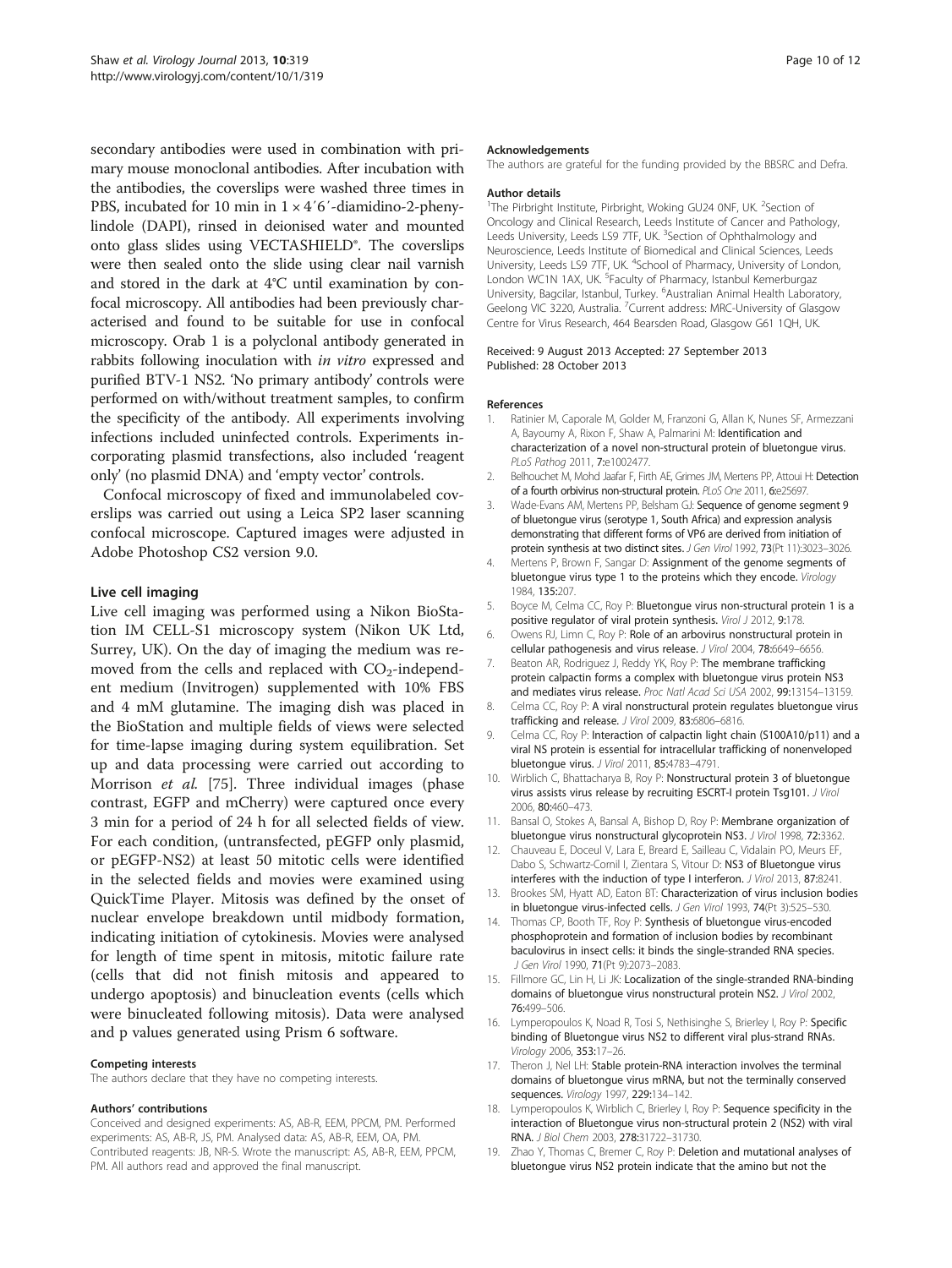<span id="page-10-0"></span>carboxy terminus of the protein is critical for RNA-protein interactions. J Virol 1994, 68:2179–2185.

- 20. Huismans H, van Dijk AA, Bauskin AR: In vitro phosphorylation and purification of a nonstructural protein of bluetongue virus with affinity for single-stranded RNA. J Virol 1987, 61:3589–3595.
- 21. Modrof J, Lymperopoulos K, Roy P: Phosphorylation of bluetongue virus nonstructural protein 2 is essential for formation of viral inclusion bodies. J Virol 2005, 79:10023–10031.
- 22. Ross-smith N: Thesis, The Role of Non-Structural Protein 2 (NS2) in Bluetongue Virus replication; 2008.
- 23. Mumtsidu E, Makhov AM, Roessle M, Bathke A, Tucker PA: Structural features of the Bluetongue virus NS2 protein. J Struct Biol 2007, 160:157–167.
- 24. Taraporewala ZF, Patton JT: Nonstructural proteins involved in genome packaging and replication of rotaviruses and other members of the Reoviridae. Virus Res 2004, 101:57–66.
- 25. Horscroft NJ, Roy P: NTP binding and phosphohydrolase activity associated with purified bluetongue virus non-structural protein NS2. J Gen Virol 2000, 81:1961–1965.
- 26. Maan S, Maan NS, van Rijn PA, van Gennip RG, Sanders A, Wright IM, Batten C, Hoffmann B, Eschbaumer M, Oura CA, et al: Full genome characterisation of bluetongue virus serotype 6 from the Netherlands 2008 and comparison to other field and vaccine strains. PLoS One 2010, 5:e10323.
- 27. DeMaula CD, Jutila MA, Wilson DW, MacLachlan NJ: Infection kinetics, prostacyclin release and cytokine-mediated modulation of the mechanism of cell death during bluetongue virus infection of cultured ovine and bovine pulmonary artery and lung microvascular endothelial cells. J Gen Virol 2001, 82:787–794.
- 28. Wechsler SJ, McHolland LE: Susceptibilities of 14 cell lines to bluetongue virus infection. J Clin Microbiol 1988, 26:2324-2327
- 29. Storchova Z, Kuffer C: The consequences of tetraploidy and aneuploidy. J Cell Sci 2008, 121:3859–3866.
- 30. Salisbury JL, Suino KM, Busby R, Springett M: Centrin-2 is required for centriole duplication in mammalian cells. Curr Biol 2002, 12:1287–1292.
- 31. Yan X, Habedanck R, Nigg EA: A complex of two centrosomal proteins, CAP350 and FOP, cooperates with EB1 in microtubule anchoring. Mol Biol Cell 2006, 17:634–644.
- 32. Vaughan KT, Vallee RB: Cytoplasmic dynein binds dynactin through a direct interaction between the intermediate chains and p150Glued. J Cell Biol 1995, 131:1507–1516.
- 33. Vaisberg EA, Koonce MP, McIntosh JR: Cytoplasmic dynein plays a role in mammalian mitotic spindle formation. J Cell Biol 1993, 123:849-858.
- 34. Morrison EE: Action and interactions at microtubule ends. Cell Mol Life Sci 2007, 64:307–317.
- 35. Maiato H, Fairley EA, Rieder CL, Swedlow JR, Sunkel CE, Earnshaw WC: Human CLASP1 is an outer kinetochore component that regulates spindle microtubule dynamics. Cell 2003, 113:891–904.
- 36. Bryantseva SA, Zhapparova ON: Bidirectional transport of organelles: unity and struggle of opposing motors. Cell Biol Int 2012, 36:1-6.
- 37. Eaton BT, Hyatt AD: Association of bluetongue virus with the cytoskeleton. Subcell Biochem 1989, 15:233–273.
- 38. Eaton BT, Hyatt AD, White JR: Association of bluetongue virus with the cytoskeleton. Virology 1987, 157:107–116.
- 39. McPhee DA, Parsonson IM, Della-Porta AJ: Comparative studies on the growth of Australian bluetongue virus serotypes in continuous cell lines and embryonated chicken eggs. Vet Microbiol 1982, 7:401–410.
- 40. Poggioli GJ, Keefer C, Connolly JL, Dermody TS, Tyler KL: Reovirus-induced G(2)/M cell cycle arrest requires sigma1s and occurs in the absence of apoptosis. J Virol 2000, 74:9562–9570.
- 41. Hu J, Dong CY, Li JK, Chen DE, Liang K, Liu J: Selective in vitro cytotoxic effect of human cancer cells by bluetongue virus-10. Acta Oncol 2008, 47:124–134.
- 42. Morita E, Tada K, Chisaka H, Asao H, Sato H, Yaegashi N, Sugamura K: Human parvovirus B19 induces cell cycle arrest at G(2) phase with accumulation of mitotic cyclins. J Virol 2001, 75:7555–7563.
- 43. Dittmer D, Mocarski ES: Human cytomegalovirus infection inhibits G1/S transition. J Virol 1997, 71:1629–1634.
- 44. Liu X, Cohen JI: VZV ORF12 Protein Activates the PI3K/Akt Pathway to Regulate Cell Cycle Progression. J Virol 2012, 87:1842.
- 45. Kannan RP, Hensley LL, Evers LE, Lemon SM, McGivern DR: Hepatitis C virus infection causes cell cycle arrest at the level of initiation of mitosis. J Virol 2011, 85:7989–8001.
- 46. Murayama A, Sugiyama N, Yoshimura S, Ishihara-Sugano M, Masaki T, Kim S, Wakita T, Mishiro S, Kato T: A Subclone of HuH-7 with Enhanced Intracellular Hepatitis C Virus Production and Evasion of Virus Related-Cell Cycle Arrest. PLoS One 2012, 7:e52697.
- 47. Jiang W, Wang Q, Chen S, Gao S, Song L, Liu P, Huang W: Influenza A virus NS1 induces G0/G1 cell cycle arrest by inhibiting the expression and activity of RhoA protein. J Virol 2013, 87:3039–3052.
- 48. He Y, Xu K, Keiner B, Zhou J, Czudai V, Li T, Chen Z, Liu J, Klenk HD, Shu YL, Sun B: Influenza A virus replication induces cell cycle arrest in G0/G1 phase. J Virol 2010, 84:12832–12840.
- Braunagel SC, Parr R, Belyavskyi M, Summers MD: Autographa californica nucleopolyhedrovirus infection results in Sf9 cell cycle arrest at G2/M phase. Virology 1998, 244:195–211.
- 50. Zhou R, Yu ZH, Li XQ, Jia F, Wu JH, Chen X: Heliocoverpa armigera single nucleocapsid nucleopolyhedrovirus induces Hz-AM1 cell cycle arrest at the G2 phase with accumulation of cyclin B1. Virus Res 2004, 105:113–120.
- 51. Netherton CL, Wileman TE: African swine fever virus organelle rearrangements. Virus Res 2013, 173:76-86.
- 52. Pasdeloup D, Labetoulle M, Rixon FJ: Differing effects of Herpes Simplex Virus 1 and Pseudorabies Virus infection on centrosomal function. J Virol 2013, 87:7102.
- 53. Cheng CY, Shih WL, Huang WR, Chi PI, Wu MH, Liu HJ: Bovine ephemeral fever virus uses a clathrin-mediated and dynamin 2-dependent endocytosis pathway that requires Rab5 and Rab7 as well as microtubules. J Virol 2012, 86:13653–13661.
- Howard AR, Moss B: Formation of orthopoxvirus cytoplasmic A-type inclusion bodies and embedding of virions are dynamic processes requiring microtubules. J Virol 2012, 86:5905–5914.
- 55. Hyde JL, Gillespie LK, Mackenzie JM: Mouse norovirus 1 utilizes the cytoskeleton network to establish localization of the replication complex proximal to the microtubule organizing center. J Virol 2012, 86:4110–4122.
- 56. Yang W, McCrae MA: The rotavirus enterotoxin (NSP4) promotes re-modeling of the intracellular microtubule network. Virus Res 2012, 163:269–274.
- 57. Ruthel G, Demmin GL, Kallstrom G, Javid MP, Badie SS, Will AB, Nelle T, Schokman R, Nguyen TL, Carra JH, et al: Association of ebola virus matrix protein VP40 with microtubules. J Virol 2005, 79:4709–4719.
- 58. Musacchio A, Salmon ED: The spindle-assembly checkpoint in space and time. Nat Rev Mol Cell Biol 2007, 8:379–393.
- 59. Rieder CL, Cole RW, Khodiakov A, Sluder G: The checkpoint delaying anaphase in response to chromosome monoorientation is mediated by an inhibitory signal produced by unattached kinetochores. J Cell Biol 1995, 130:941–948.
- 60. Rieder CL, Maiato H: Stuck in division or passing through: what happens when cells cannot satisfy the spindle assembly checkpoint. Dev Cell 2004, 7:637–651.
- 61. Castedo M, Perfettini JL, Roumier T, Andreau K, Medema R, Kroemer G: Cell death by mitotic catastrophe: a molecular definition. Oncogene 2004, 23:2825–2837.
- 62. Brito DA, Rieder CL: Mitotic checkpoint slippage in humans occurs via cyclin B destruction in the presence of an active checkpoint. Curr Biol 2006, 16:1194–1200.
- 63. Varma D, Monzo P, Stehman SA, Vallee RB: Direct role of dynein motor in stable kinetochore-microtubule attachment, orientation, and alignment. J Cell Biol 2008, 182:1045–1054.
- 64. González Durán E, del Angel RM, Salas Benito JS: In vitro interaction of poliovirus with cytoplasmic dynein. Intervirology 2007, 50:214-218.
- 65. Kannan H, Fan S, Patel D, Bossis I, Zhang YJ: The hepatitis E virus open reading frame 3 product interacts with microtubules and interferes with their dynamics. J Virol 2009, 83:6375–6382.
- 66. Ramanathan HN, Chung DH, Plane SJ, Sztul E, Chu YK, Guttieri MC, McDowell M, Ali G, Jonsson CB: Dynein-dependent transport of the hantaan virus nucleocapsid protein to the endoplasmic reticulum-Golgi intermediate compartment. J Virol 2007, 81:8634–8647.
- 67. Dohner K, Nagel CH, Sodeik B: Viral stop-and-go along microtubules: taking a ride with dynein and kinesins. Trends Microbiol 2005, 13:320–327.
- 68. Dohner K, Radtke K, Schmidt S, Sodeik B: Eclipse phase of herpes simplex virus type 1 infection: Efficient dynein-mediated capsid transport without the small capsid protein VP26. J Virol 2006, 80:8211–8224.
- 69. Zaichick SV, Bohannon KP, Hughes A, Sollars PJ, Pickard GE, Smith GA: The herpesvirus VP1/2 protein is an effector of dynein-mediated capsid transport and neuroinvasion. Cell Host Microbe 2013, 13:193–203.